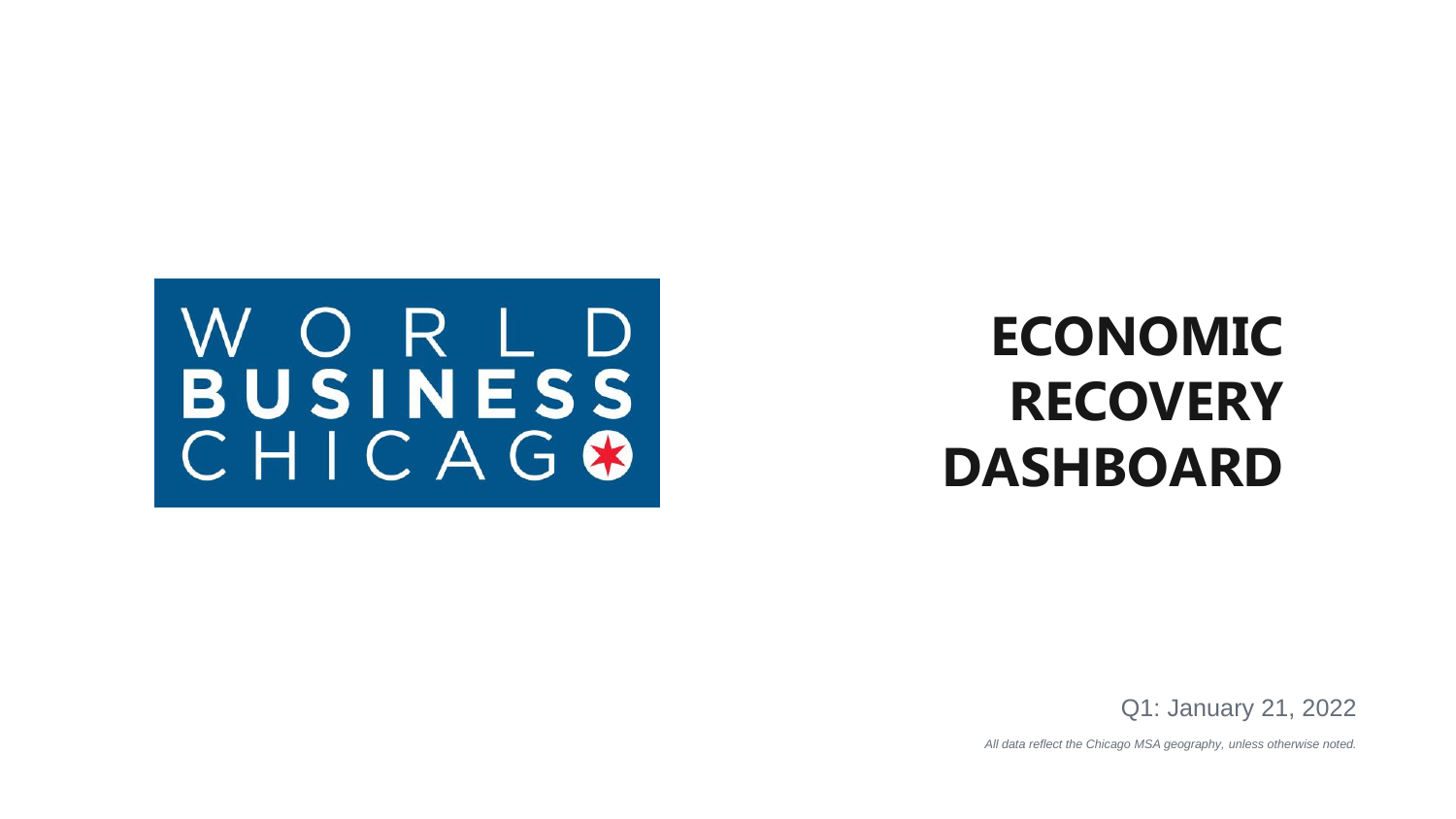|                                                                                                          | <b>PRO-CHICAGO</b>                                                            |                     |                                                                             |                                  | <b>SPENDING &amp; ACTIVITY</b>                       |                                               |                                                                                                                        |                                                      |                          |                      |                                                                                     | <b>INNOVATION</b>                                        |                                 |
|----------------------------------------------------------------------------------------------------------|-------------------------------------------------------------------------------|---------------------|-----------------------------------------------------------------------------|----------------------------------|------------------------------------------------------|-----------------------------------------------|------------------------------------------------------------------------------------------------------------------------|------------------------------------------------------|--------------------------|----------------------|-------------------------------------------------------------------------------------|----------------------------------------------------------|---------------------------------|
|                                                                                                          | <b>DECISIONS</b><br>as of Dec. 30                                             |                     |                                                                             | $\mathbf{r}$<br><b>SMALL BIZ</b> | $\mathcal{A}^{\prime\prime}$<br><b>CONSUMER</b>      |                                               | <b>KKK</b><br><b>TIME AWAY</b>                                                                                         | 国                                                    |                          | $\blacktriangledown$ |                                                                                     | (Q4 2021)                                                |                                 |
| <b>Companies making a known</b><br>pro-Chicago decision in 2021                                          |                                                                               |                     | <b>REVENUE</b><br>% with decreased revenue<br>Week of Jan. $10 -$ Jan. $16$ |                                  | <b>SPEND</b><br>As of Jan. 1<br>Benchmark: Jan. 2021 |                                               | <b>FROM HOME</b><br><b>PUBLIC TRANSIT</b><br>As of Jan. 14, 2022<br>Week of Jan. $9 - Jan. 15$<br>Benchmark: Jan. 2020 | <b>FLIGHTS</b><br><b>July 2021</b>                   |                          |                      | <b>CAPITAL RAISED</b><br>Venture Capital, Private Equity,<br>Corporate Transactions | <b>QUARTER</b><br><b>CHANGE</b>                          |                                 |
|                                                                                                          | 172                                                                           |                     | <b>CHI</b>                                                                  | 35.1%                            | $+10.4%$                                             |                                               | Benchmark: Jan. 2020<br>$-13.5%$                                                                                       | $-56%$                                               | 32,948<br>(ORD)          | 6,681<br>(MDW)       | <b>SF</b><br><b>NYC</b>                                                             | \$32,270,000,000<br>\$19,040,000,000                     | $\blacktriangledown$ 3%<br>▲17% |
|                                                                                                          | 72 opened new locations within city limits<br>100 expanded within city limits |                     | <b>NYC</b>                                                                  | 38.7%                            | $+7.8%$                                              |                                               | $-14.2%$                                                                                                               | $-49%$                                               | 12,778<br>(JFK)          | 7,541<br>(LGA)       | <b>BOS</b>                                                                          | \$9,430,000,000                                          | $\nabla$ 19%                    |
| 38 located on the S/W sides                                                                              |                                                                               | LA                  | 40.7%                                                                       | $+15.3%$                         |                                                      | $-13.4%$                                      | $-39%$                                                                                                                 |                                                      | 20,980                   | LA                   | \$5,500,000,000                                                                     | 722%                                                     |                                 |
| <b>COVID-19</b>                                                                                          |                                                                               |                     |                                                                             |                                  |                                                      |                                               |                                                                                                                        |                                                      |                          | <b>SEA</b>           | \$4,300,000,000                                                                     | ▲89%                                                     |                                 |
| City only, as of Jan. 20                                                                                 |                                                                               | <b>HOU</b>          | 37.3%                                                                       | $+10.7%$                         |                                                      | $-10.7%$                                      | $-47%$                                                                                                                 |                                                      | 17,991                   | <b>CHI</b>           | \$1,640,000,000                                                                     | ▼ 30%                                                    |                                 |
|                                                                                                          |                                                                               |                     | <b>TRADE &amp; BUSINESS</b>                                                 |                                  |                                                      |                                               |                                                                                                                        | <b>CHICAGO</b><br><b>BUSINESS</b>                    |                          |                      | <b>HOUSING</b>                                                                      |                                                          |                                 |
|                                                                                                          | <b>POSITIVITY RATE</b>                                                        |                     |                                                                             | <b>ENVIRONMENT</b>               |                                                      |                                               |                                                                                                                        |                                                      | <b>BAROMETER</b>         |                      |                                                                                     | <b>CHICAGO</b>                                           | <b>CITY OF</b>                  |
|                                                                                                          | 11.2%                                                                         |                     |                                                                             | $\mathbf{A}$                     | <b>Fig</b>                                           |                                               | <b>191</b>                                                                                                             | F                                                    | 63.1                     | ↑ 1.3                |                                                                                     | <b>METRO</b>                                             | <b>CHICAGO</b>                  |
|                                                                                                          | <b>VACCINATION RATE*</b>                                                      |                     |                                                                             | <b>TRADE</b><br><b>VALUE</b>     | <b>HOTEL</b><br><b>OCCUPANCY</b>                     |                                               | <b>OPEN TABLE</b><br><b>RESERVATIONS</b>                                                                               | <b>NEW BUSINESS</b><br><b>LICENSES</b>               | Dec. 2021                | <b>Nov. 2021</b>     |                                                                                     | 11 H H<br>PO                                             |                                 |
| 82.7%                                                                                                    |                                                                               |                     | Nov. 2021                                                                   | Nov. 2021                        |                                                      | 7-day period end 1/20<br>Benchmark: Jan. 2020 | <b>CITY ONLY</b><br>Trailing 12 months                                                                                 | <b>CONSUMER PRICE</b><br><b>INDEX, December 2021</b> |                          |                      | <b>HOME SALES</b>                                                                   | <b>BUILDING</b>                                          |                                 |
| 1,768,624<br>* residents over the age of 18 who have received<br>at least one dose of a COVID-19 vaccine |                                                                               | <b>CHI</b>          | \$31.5B                                                                     | 48.2%                            |                                                      | $-52%$                                        | 6,228                                                                                                                  | 12 month % change, all items                         |                          |                      | December 2021<br>Chicago Assn. of<br><b>Realtors</b>                                | <b>PERMITS</b><br><b>CITY ONLY</b><br>Trailing 12 months |                                 |
| <b>NYC</b>                                                                                               | 17.7%                                                                         | $\downarrow$ 11.0   | <b>NYC</b>                                                                  | \$20.7B                          | 71.0%                                                |                                               | $-68%$                                                                                                                 | N/A                                                  | <b>CHI</b><br><b>NYC</b> | $+6.6%$<br>$+4.4%$   |                                                                                     | 2,408                                                    | 8,022                           |
|                                                                                                          |                                                                               |                     |                                                                             |                                  |                                                      |                                               |                                                                                                                        |                                                      |                          |                      |                                                                                     |                                                          |                                 |
|                                                                                                          |                                                                               |                     |                                                                             |                                  |                                                      |                                               |                                                                                                                        |                                                      |                          |                      |                                                                                     | <b>CHANGE FROM PRIOR</b>                                 | <b>CHANGE FROM PRIOR</b>        |
| LA                                                                                                       | 18.5%                                                                         | $\downarrow$<br>3.3 | LA                                                                          | \$24.0B                          | 66.4%                                                |                                               | $-42%$                                                                                                                 | N/A                                                  | LA                       | $+6.6%$              |                                                                                     | <b>12 MONTH PERIOD</b>                                   | 12 MONTH PERIOD                 |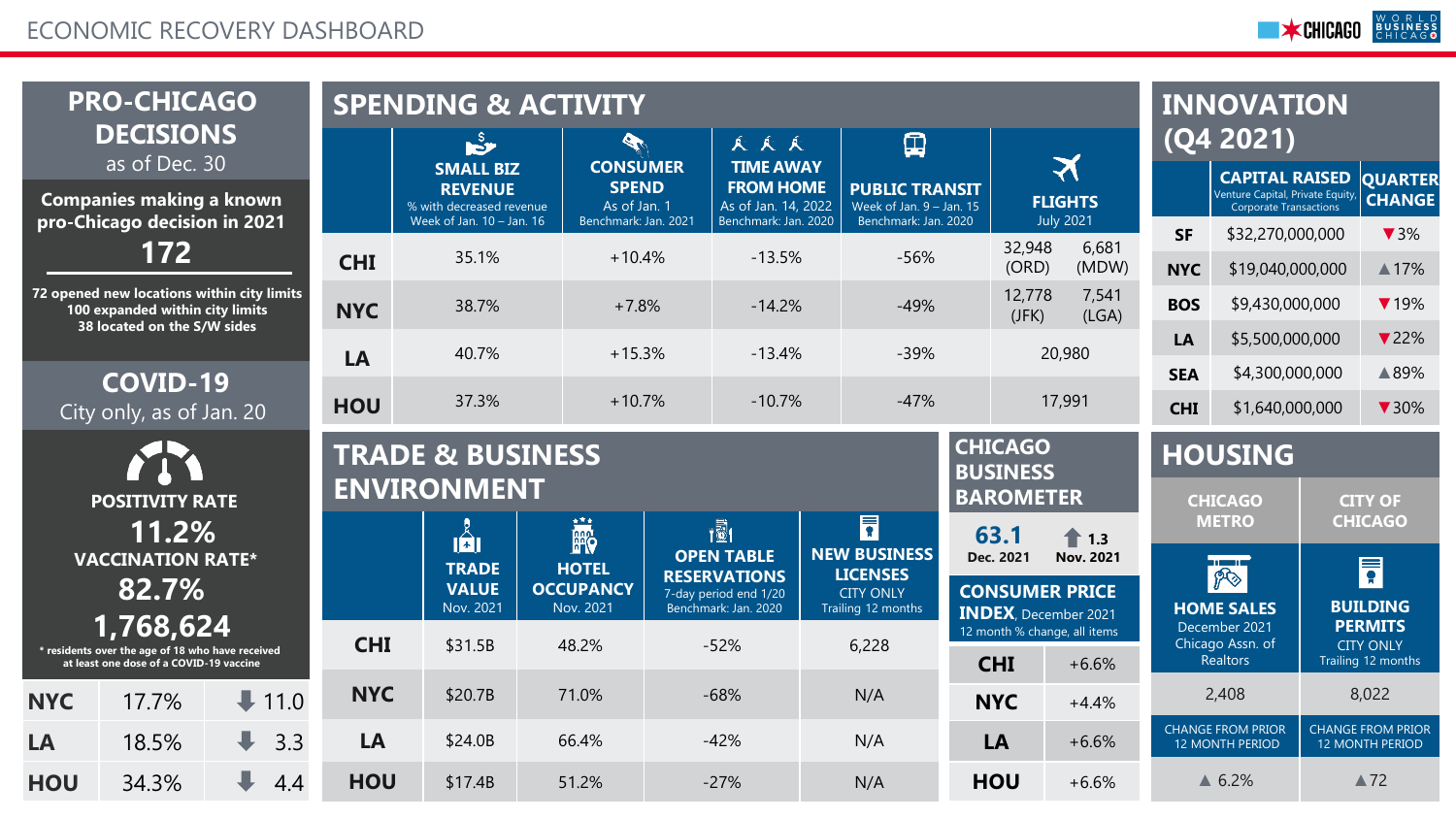|            |                              | <b>MACROECONOMIC</b>           | <b>WHO'S HIRING (DEC. 2021)</b> |                              |      |                              |                             |                |                              |                        |       |
|------------|------------------------------|--------------------------------|---------------------------------|------------------------------|------|------------------------------|-----------------------------|----------------|------------------------------|------------------------|-------|
|            | GDP(SB)<br><b>EMPLOYMENT</b> |                                | <b>UNEMPLOYMENT</b>             |                              |      | <b>JOB POSTINGS</b>          |                             | <b>COMPANY</b> | <b>Unique Job Postings</b>   |                        |       |
|            | Q <sub>4</sub>               | <b>PRIOR</b><br><b>QUARTER</b> | Nov.                            | <b>PRIOR</b><br><b>MONTH</b> | Nov. | <b>PRIOR</b><br><b>MONTH</b> | <b>PRIOR</b><br><b>YEAR</b> | Dec.           | <b>PRIOR</b><br><b>MONTH</b> | Amazon                 | 3,960 |
|            | 2021                         | <b>CHANGE</b>                  | 2021                            | <b>CHANGE</b>                | 2021 | <b>CHANGE</b>                | <b>CHANGE</b>               | 2021           | <b>CHANGE</b>                | <b>Walgreens</b>       | 3,528 |
| <b>CHI</b> | \$752B                       | $\triangle$ 2.2%               | 4,571,700                       | $\triangle 0.3\%$            | 4.5% | $\nabla 0.6$                 | $\blacktriangledown$ 3.7    | 502,263        | $\triangle$ 3.8%             | <b>CVS Health</b>      | 3,153 |
| <b>NYC</b> | \$2,105B                     | $\triangle$ 3.3%               | 9,393,100                       | $\triangle$ 1.0%             | 6.0% | $\nabla 0.3$                 | $\blacktriangledown$ 3.5    | N/A            | N/A                          | <b>Roehl Transport</b> | 3,022 |
| LA         | \$1,239B                     | $\triangle$ 2.4%               | 5,994,300                       | $\triangle 0.9\%$            | 6.4% | $\nabla 0.7$                 | $\nabla$ 4.3                | N/A            | N/A                          | <b>Deloitte</b>        | 2,631 |
| HOU        | \$516B                       | $\triangle$ 3.2%               | 3,128,300                       | $\triangle$ 1.1%             | 5.1% | $\nabla 0.3$                 | $\nabla 2.8$                | N/A            | N/A                          | <b>The Home Depot</b>  | 2,411 |

## **EMPLOYMENT BY INDUSTRY (Q4 2021)**

|            | ॷॏॏॗॣ <sub>ड़</sub><br><b>TECH</b> | <b>QUARTERLY</b><br><b>CHANGE</b> | WOW<br><b>LIFE</b><br><b>SCIENCES</b> | QUARTERLY<br><b>CHANGE</b> | <b>Report</b><br>最に<br><b>TDL</b> | <b>QUARTERLY</b><br><b>CHANGE</b> | $\frac{1}{6}$ $\frac{1}{6}$ $\frac{1}{6}$ $\frac{1}{6}$<br><b>MFG</b> | <b>QUARTERLY</b><br><b>CHANGE</b> | $\sim$ $ \sim$<br>FS.<br>  BUS. & PRO.   QUARTERLY  <br><b>SERVICES</b> | <b>CHANGE</b>    | <u>ei</u><br><b>FOOD MFG</b> | <b>QUARTERLY</b><br><b>CHANGE</b> |
|------------|------------------------------------|-----------------------------------|---------------------------------------|----------------------------|-----------------------------------|-----------------------------------|-----------------------------------------------------------------------|-----------------------------------|-------------------------------------------------------------------------|------------------|------------------------------|-----------------------------------|
| <b>CHI</b> | 236,267                            | $\triangle$ 1.5%                  | 85,194                                | $\triangle$ 1.1%           | 265,717                           | $\triangle$ 2.1%                  | 398,470                                                               | $\triangle 0.5\%$                 | 379,182                                                                 | ▲1.9%            | 62,830                       | $\triangle 0.2\%$                 |
| <b>NYC</b> | 527,920                            | $\triangle$ 2.7%                  | 181,210                               | $\triangle$ 1.9%           | 334,493                           | $\triangle$ 3.1%                  | 339,913                                                               | $\triangle$ 1.6%                  | 807,196                                                                 | $\triangle$ 2.9% | 60,678                       | $\triangle$ 2.4%                  |
| LA         | 321,802                            | $\triangle$ 1.7%                  | 142,920                               | $\triangle$ 1.3%           | 239,859                           | $\triangle$ 1.6%                  | 462,446                                                               | $\triangle$ 1.5%                  | 436,097                                                                 | $\triangle$ 1.2% | 50,350                       | $\triangle$ 2.3%                  |
| HOU        | 114,727                            | $\triangle$ 1.6%                  | 52,809                                | $\triangle$ 1.2%           | 156,414                           | $\triangle 0.9\%$                 | 211,258                                                               | $\triangle 0.7\%$                 | 248,310                                                                 | $\triangle$ 1.4% | 15,894                       | $\triangle$ 1.7%                  |

### **COMMERCIAL REAL ESTATE (Q3 2021, CBRE)**

|                                | ABSORPTION/DEMAND   QUARTERLY CHANGE |                | <b>AVAILABILITY</b> | <b>OUARTERLY CHANGE</b> | <b>VACANCY</b> | <b>QUARTERLY CHANGE</b>  |
|--------------------------------|--------------------------------------|----------------|---------------------|-------------------------|----------------|--------------------------|
| <b>OFFICE MARKET (CBD)</b>     | $-359,048$ sq ft                     | +940,952 sq ft | 20.1%               | $\blacktriangle 0.4$    | 18.1%          | $\blacktriangle 0.4$     |
| <b>INDUSTRIAL MARKET (MSA)</b> | 12.6M sg ft                          | -700,000 sq ft | N/A                 | N/A                     | 3.0%           | $\blacktriangledown$ 0.0 |